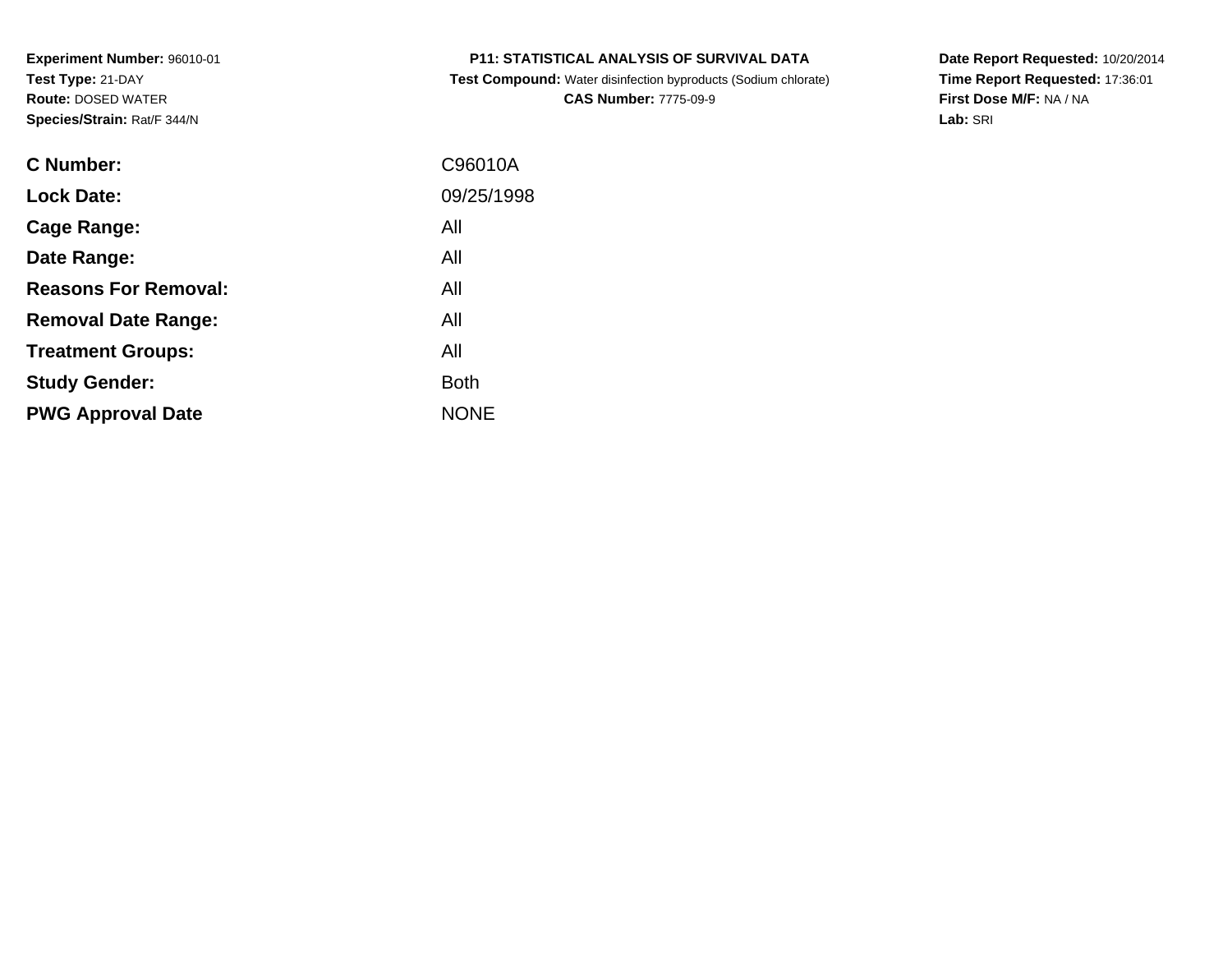# **P11: STATISTICAL ANALYSIS OF SURVIVAL DATA**

 **Test Compound:** Water disinfection byproducts (Sodium chlorate)**CAS Number:** 7775-09-9

**Date Report Requested:** 10/20/2014**Time Report Requested:** 17:36:01**First Dose M/F:** NA / NA**Lab:** SRI

# **Male RATFIRST TERMINAL SACRIFICE AT 22 DAYS**

|                              |                     | INDIVIDUAL SURVIVAL TIMES (DAYS) |                    |  |
|------------------------------|---------------------|----------------------------------|--------------------|--|
| $DOSE = 0$ MG/L              |                     |                                  |                    |  |
| <b>TOTAL 10</b>              | UNCENSORED DEATHS 0 | <b>CENSORED DEATHS 0</b>         | <b>TERMINAL 10</b> |  |
| UNCENSORED DEATH DAYS        |                     |                                  |                    |  |
| none                         |                     |                                  |                    |  |
| <b>CENSORED DEATH DAYS</b>   |                     |                                  |                    |  |
| none                         |                     |                                  |                    |  |
| $DOSE = 125 MGL$             |                     |                                  |                    |  |
| <b>TOTAL 10</b>              | UNCENSORED DEATHS 0 | <b>CENSORED DEATHS 0</b>         | <b>TERMINAL 10</b> |  |
| <b>UNCENSORED DEATH DAYS</b> |                     |                                  |                    |  |
| none                         |                     |                                  |                    |  |
| <b>CENSORED DEATH DAYS</b>   |                     |                                  |                    |  |
| none                         |                     |                                  |                    |  |
| $DOSE = 250 MGL$             |                     |                                  |                    |  |
| TOTAL 10                     | UNCENSORED DEATHS 0 | CENSORED DEATHS 0                | <b>TERMINAL 10</b> |  |
| <b>UNCENSORED DEATH DAYS</b> |                     |                                  |                    |  |
| none                         |                     |                                  |                    |  |
| <b>CENSORED DEATH DAYS</b>   |                     |                                  |                    |  |
| none                         |                     |                                  |                    |  |
| $DOSE = 500 MGL$             |                     |                                  |                    |  |
| TOTAL 10                     | UNCENSORED DEATHS 0 | CENSORED DEATHS 0                | <b>TERMINAL 10</b> |  |
| <b>UNCENSORED DEATH DAYS</b> |                     |                                  |                    |  |
| none                         |                     |                                  |                    |  |
| <b>CENSORED DEATH DAYS</b>   |                     |                                  |                    |  |
| none                         |                     |                                  |                    |  |

(A) FIRST TERMINAL SACRIFICE

(B) THE FIRST ENTRY IS THE TREND TEST (TARONE, 1975) RESULT. SUBSEQUENT ENTRIES ARE THE RESULTS OF PAIRWISE TESTS (COX, 1972). NEGATIVE TRENDS ARE INDICATED BY "N".

(C) MEAN OF ALL UNCENSORED DEATHS PRIOR TO TERMINAL SACRIFICE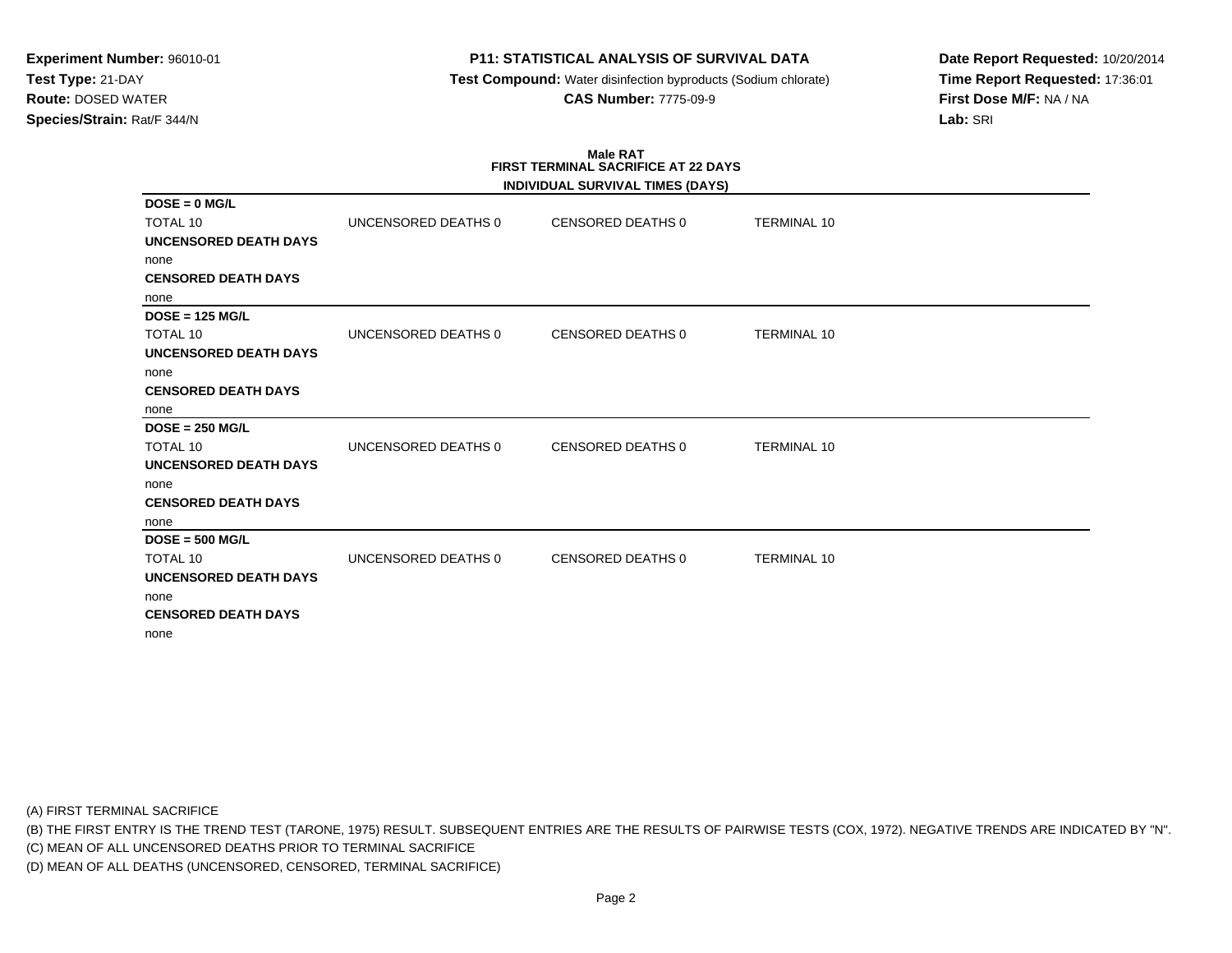# **P11: STATISTICAL ANALYSIS OF SURVIVAL DATA**

 **Test Compound:** Water disinfection byproducts (Sodium chlorate)**CAS Number:** 7775-09-9

**Date Report Requested:** 10/20/2014**Time Report Requested:** 17:36:01**First Dose M/F:** NA / NA**Lab:** SRI

### **Male RAT FIRST TERMINAL SACRIFICE AT 22 DAYSINDIVIDUAL SURVIVAL TIMES (DAYS)**

|                              |                     | $-$               |             |
|------------------------------|---------------------|-------------------|-------------|
| $DOSE = 1000MG/L$            |                     |                   |             |
| TOTAL 10                     | UNCENSORED DEATHS 0 | CENSORED DEATHS 0 | TERMINAL 10 |
| UNCENSORED DEATH DAYS        |                     |                   |             |
| none                         |                     |                   |             |
| <b>CENSORED DEATH DAYS</b>   |                     |                   |             |
| none                         |                     |                   |             |
| $DOSE = 2000MG/L$            |                     |                   |             |
| TOTAL 10                     | UNCENSORED DEATHS 0 | CENSORED DEATHS 0 | TERMINAL 10 |
| <b>UNCENSORED DEATH DAYS</b> |                     |                   |             |
| none                         |                     |                   |             |
| <b>CENSORED DEATH DAYS</b>   |                     |                   |             |
| none                         |                     |                   |             |

(A) FIRST TERMINAL SACRIFICE

(B) THE FIRST ENTRY IS THE TREND TEST (TARONE, 1975) RESULT. SUBSEQUENT ENTRIES ARE THE RESULTS OF PAIRWISE TESTS (COX, 1972). NEGATIVE TRENDS ARE INDICATED BY "N".

(C) MEAN OF ALL UNCENSORED DEATHS PRIOR TO TERMINAL SACRIFICE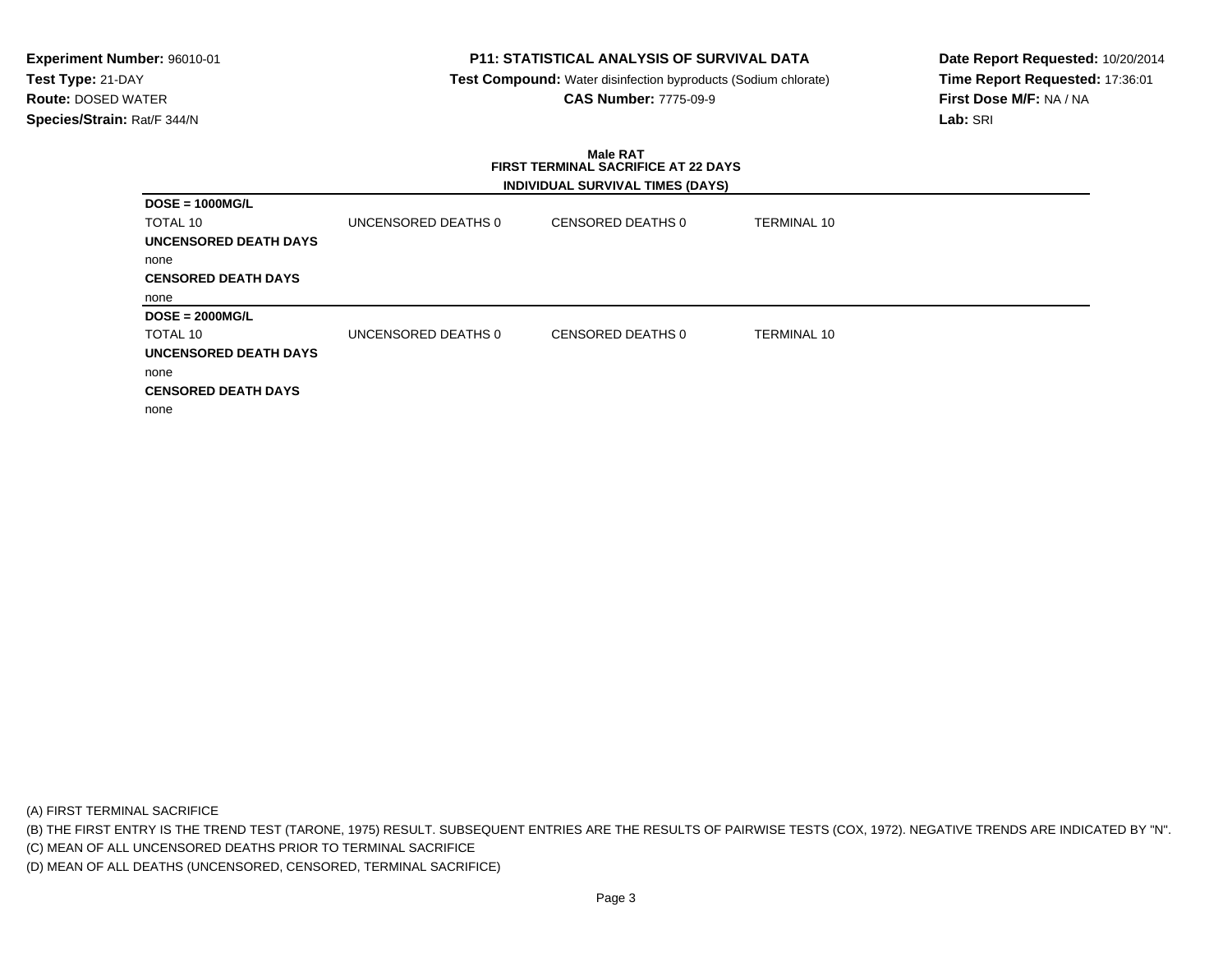## **P11: STATISTICAL ANALYSIS OF SURVIVAL DATA**

**Test Compound:** Water disinfection byproducts (Sodium chlorate)

**CAS Number:** 7775-09-9

**Date Report Requested:** 10/20/2014**Time Report Requested:** 17:36:01**First Dose M/F:** NA / NA**Lab:** SRI

### **Male RATFIRST TERMINAL SACRIFICE AT 22 DAYS**

## **KAPLAN-MEIER SURVIVAL PROBABILITY ESTIMATES (%)**

| <b>DOSE</b>     |       |       |       |       |       | TIME (DAYS) |       |       |       |       |
|-----------------|-------|-------|-------|-------|-------|-------------|-------|-------|-------|-------|
|                 |       | 6     | 9     | 12    | 15    | 18          | 21    | 24    | 27    | 22(A) |
| 0 MG/L          | 100.0 | 100.0 | 100.0 | 100.0 | 100.0 | 100.0       | 100.0 | 100.0 | 100.0 | 100.0 |
| <b>125 MG/L</b> | 100.0 | 100.0 | 100.0 | 100.0 | 100.0 | 100.0       | 100.0 | 100.0 | 100.0 | 100.0 |
| <b>250 MG/L</b> | 100.0 | 100.0 | 100.0 | 100.0 | 100.0 | 100.0       | 100.0 | 100.0 | 100.0 | 100.0 |
| <b>500 MG/L</b> | 100.0 | 100.0 | 100.0 | 100.0 | 100.0 | 100.0       | 100.0 | 100.0 | 100.0 | 100.0 |
| 1000MG/L        | 100.0 | 100.0 | 100.0 | 100.0 | 100.0 | 100.0       | 100.0 | 100.0 | 100.0 | 100.0 |
| <b>2000MG/L</b> | 100.0 | 100.0 | 100.0 | 100.0 | 100.0 | 100.0       | 100.0 | 100.0 | 100.0 | 100.0 |

(A) FIRST TERMINAL SACRIFICE

(B) THE FIRST ENTRY IS THE TREND TEST (TARONE, 1975) RESULT. SUBSEQUENT ENTRIES ARE THE RESULTS OF PAIRWISE TESTS (COX, 1972). NEGATIVE TRENDS ARE INDICATED BY "N".

(C) MEAN OF ALL UNCENSORED DEATHS PRIOR TO TERMINAL SACRIFICE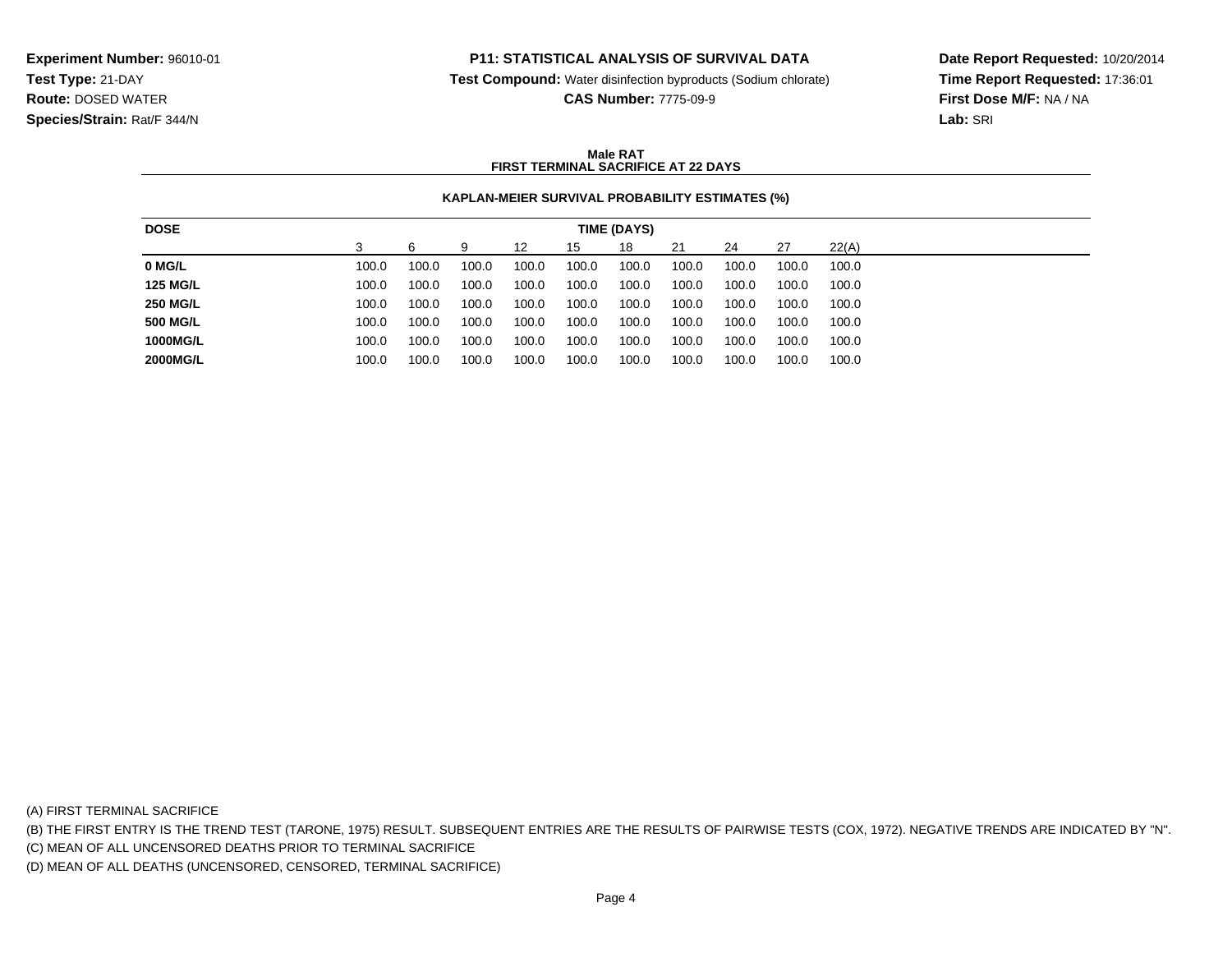# **P11: STATISTICAL ANALYSIS OF SURVIVAL DATA**

**Test Compound:** Water disinfection byproducts (Sodium chlorate)

**CAS Number:** 7775-09-9

**Date Report Requested:** 10/20/2014**Time Report Requested:** 17:36:01**First Dose M/F:** NA / NA**Lab:** SRI

### **Male RATFIRST TERMINAL SACRIFICE AT 22 DAYS**

## **SURVIVAL SUMMARY STATISTICS**

| 0 MG/L                 | <b>125 MG/L</b>        | <b>250 MG/L</b> | 500 MG/L           |
|------------------------|------------------------|-----------------|--------------------|
| 100.0%                 | 100.0%                 | 100.0%          | 100.0%             |
|                        |                        |                 |                    |
| $\cdots \cdots \cdots$ | $\cdots \cdots \cdots$ | -----           | -----              |
|                        |                        |                 |                    |
|                        |                        |                 |                    |
| $\cdot$                | $\cdot$ ,              | (.)             | $\left( . \right)$ |
| 22.0                   | 22.0                   | 22.0            | 22.0               |
| (0.0)                  | (0.0)                  | (0.0)           | (0.0)              |
|                        |                        |                 |                    |

(A) FIRST TERMINAL SACRIFICE

(B) THE FIRST ENTRY IS THE TREND TEST (TARONE, 1975) RESULT. SUBSEQUENT ENTRIES ARE THE RESULTS OF PAIRWISE TESTS (COX, 1972). NEGATIVE TRENDS ARE INDICATED BY "N".

(C) MEAN OF ALL UNCENSORED DEATHS PRIOR TO TERMINAL SACRIFICE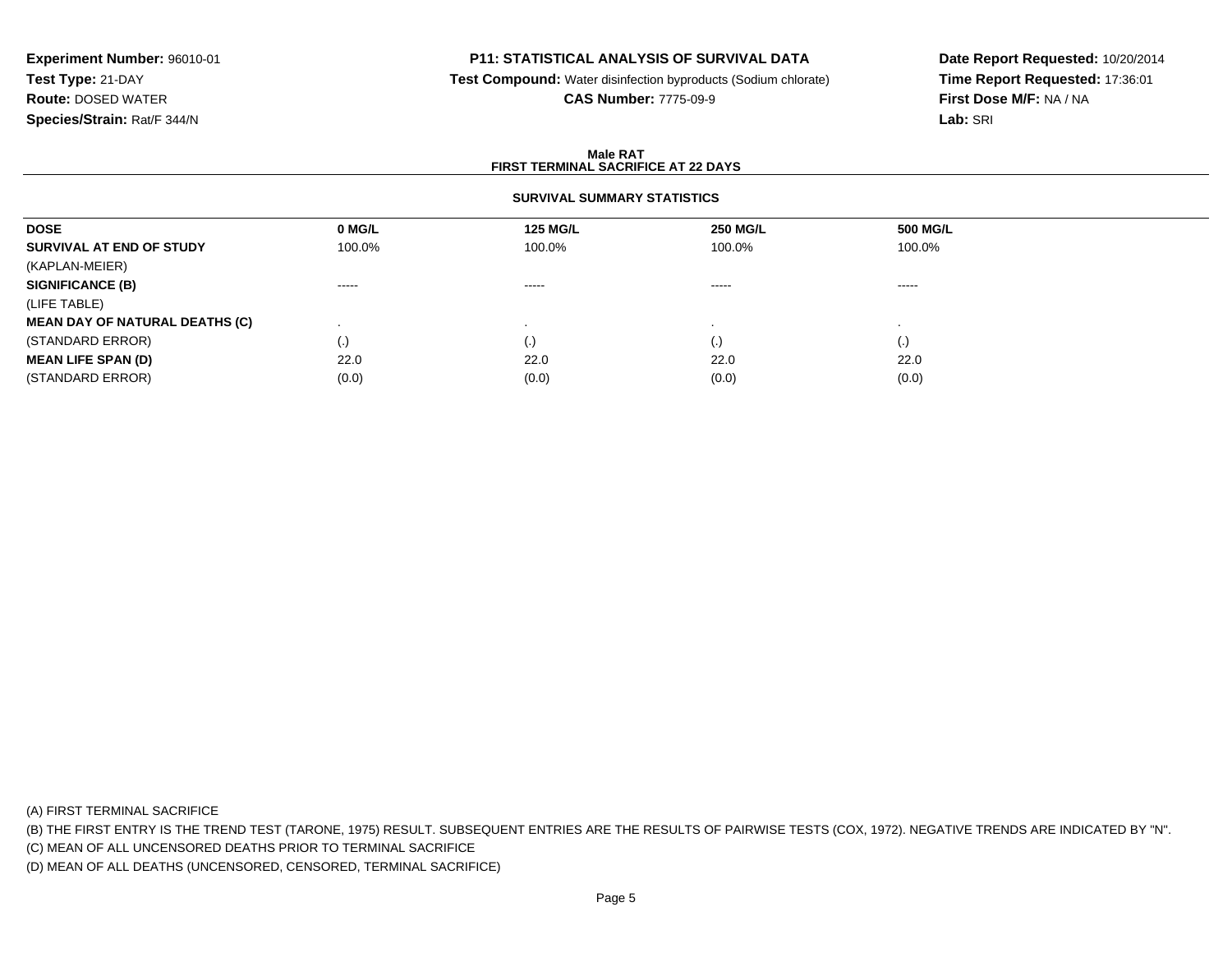## **P11: STATISTICAL ANALYSIS OF SURVIVAL DATA**

**Test Compound:** Water disinfection byproducts (Sodium chlorate)

**CAS Number:** 7775-09-9

**Date Report Requested:** 10/20/2014**Time Report Requested:** 17:36:01**First Dose M/F:** NA / NA**Lab:** SRI

### **Male RATFIRST TERMINAL SACRIFICE AT 22 DAYS**

### **SURVIVAL SUMMARY STATISTICS**

| 1000MG/L | 2000MG/L    |
|----------|-------------|
| 100.0%   | 100.0%      |
|          |             |
| ------   | $- - - - -$ |
|          |             |
|          |             |
| (.)      | (.)         |
| 22.0     | 22.0        |
| (0.0)    | (0.0)       |
|          |             |

(A) FIRST TERMINAL SACRIFICE

(B) THE FIRST ENTRY IS THE TREND TEST (TARONE, 1975) RESULT. SUBSEQUENT ENTRIES ARE THE RESULTS OF PAIRWISE TESTS (COX, 1972). NEGATIVE TRENDS ARE INDICATED BY "N".

(C) MEAN OF ALL UNCENSORED DEATHS PRIOR TO TERMINAL SACRIFICE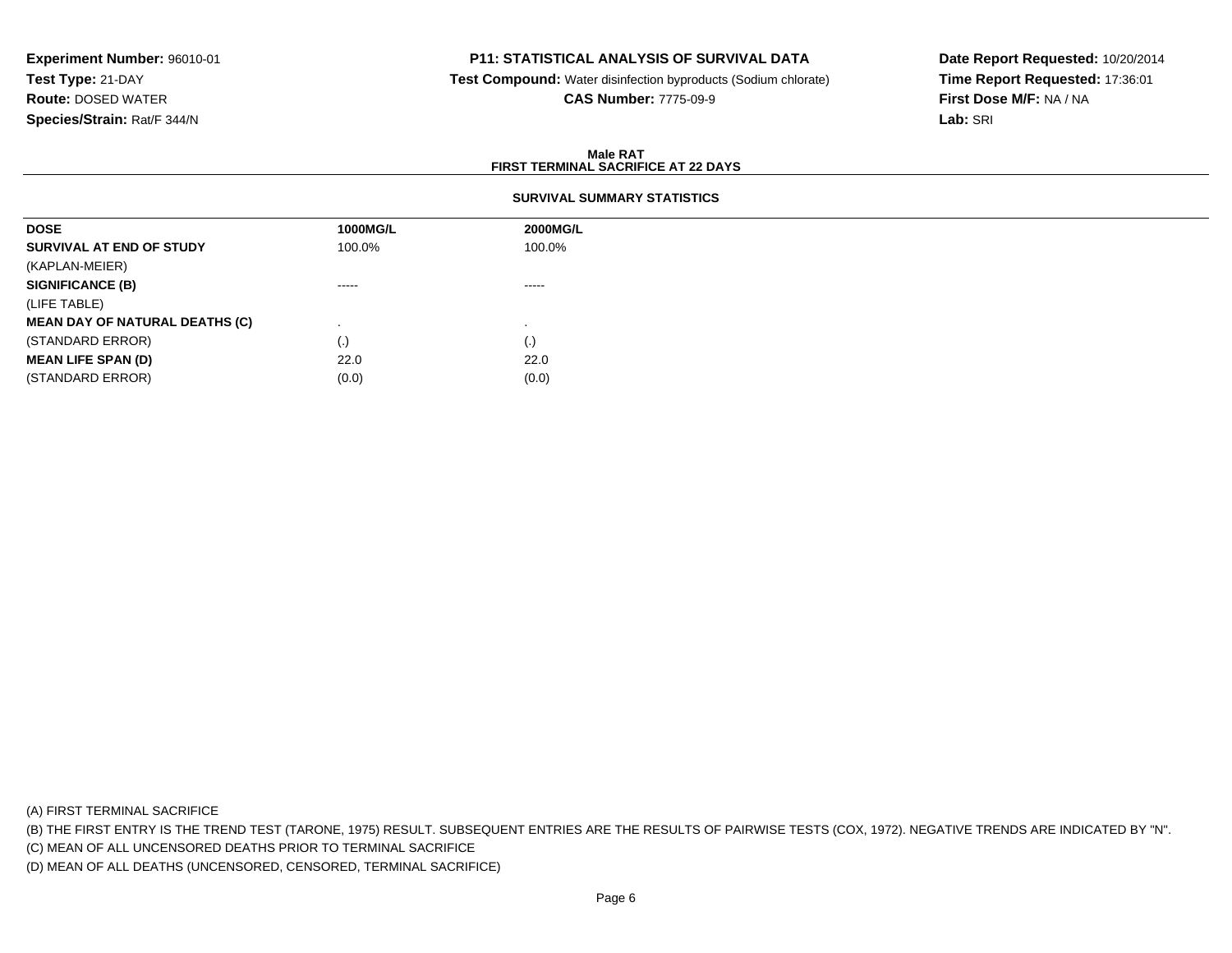# **P11: STATISTICAL ANALYSIS OF SURVIVAL DATA**

 **Test Compound:** Water disinfection byproducts (Sodium chlorate)**CAS Number:** 7775-09-9

**Date Report Requested:** 10/20/2014**Time Report Requested:** 17:36:01**First Dose M/F:** NA / NA**Lab:** SRI

# **Female RATFIRST TERMINAL SACRIFICE AT 22 DAYS**

|                              |                     | INDIVIDUAL SURVIVAL TIMES (DAYS) |                    |  |
|------------------------------|---------------------|----------------------------------|--------------------|--|
| $DOSE = 0$ MG/L              |                     |                                  |                    |  |
| <b>TOTAL 10</b>              | UNCENSORED DEATHS 0 | CENSORED DEATHS 0                | <b>TERMINAL 10</b> |  |
| <b>UNCENSORED DEATH DAYS</b> |                     |                                  |                    |  |
| none                         |                     |                                  |                    |  |
| <b>CENSORED DEATH DAYS</b>   |                     |                                  |                    |  |
| none                         |                     |                                  |                    |  |
| $DOSE = 125 MGL$             |                     |                                  |                    |  |
| <b>TOTAL 10</b>              | UNCENSORED DEATHS 0 | <b>CENSORED DEATHS 0</b>         | <b>TERMINAL 10</b> |  |
| <b>UNCENSORED DEATH DAYS</b> |                     |                                  |                    |  |
| none                         |                     |                                  |                    |  |
| <b>CENSORED DEATH DAYS</b>   |                     |                                  |                    |  |
| none                         |                     |                                  |                    |  |
| $DOSE = 250 MGL$             |                     |                                  |                    |  |
| <b>TOTAL 10</b>              | UNCENSORED DEATHS 0 | <b>CENSORED DEATHS 0</b>         | <b>TERMINAL 10</b> |  |
| <b>UNCENSORED DEATH DAYS</b> |                     |                                  |                    |  |
| none                         |                     |                                  |                    |  |
| <b>CENSORED DEATH DAYS</b>   |                     |                                  |                    |  |
| none                         |                     |                                  |                    |  |
| $DOSE = 500 MGL$             |                     |                                  |                    |  |
| TOTAL 10                     | UNCENSORED DEATHS 0 | <b>CENSORED DEATHS 0</b>         | <b>TERMINAL 10</b> |  |
| <b>UNCENSORED DEATH DAYS</b> |                     |                                  |                    |  |
| none                         |                     |                                  |                    |  |
| <b>CENSORED DEATH DAYS</b>   |                     |                                  |                    |  |
| none                         |                     |                                  |                    |  |

(A) FIRST TERMINAL SACRIFICE

(B) THE FIRST ENTRY IS THE TREND TEST (TARONE, 1975) RESULT. SUBSEQUENT ENTRIES ARE THE RESULTS OF PAIRWISE TESTS (COX, 1972). NEGATIVE TRENDS ARE INDICATED BY "N".

(C) MEAN OF ALL UNCENSORED DEATHS PRIOR TO TERMINAL SACRIFICE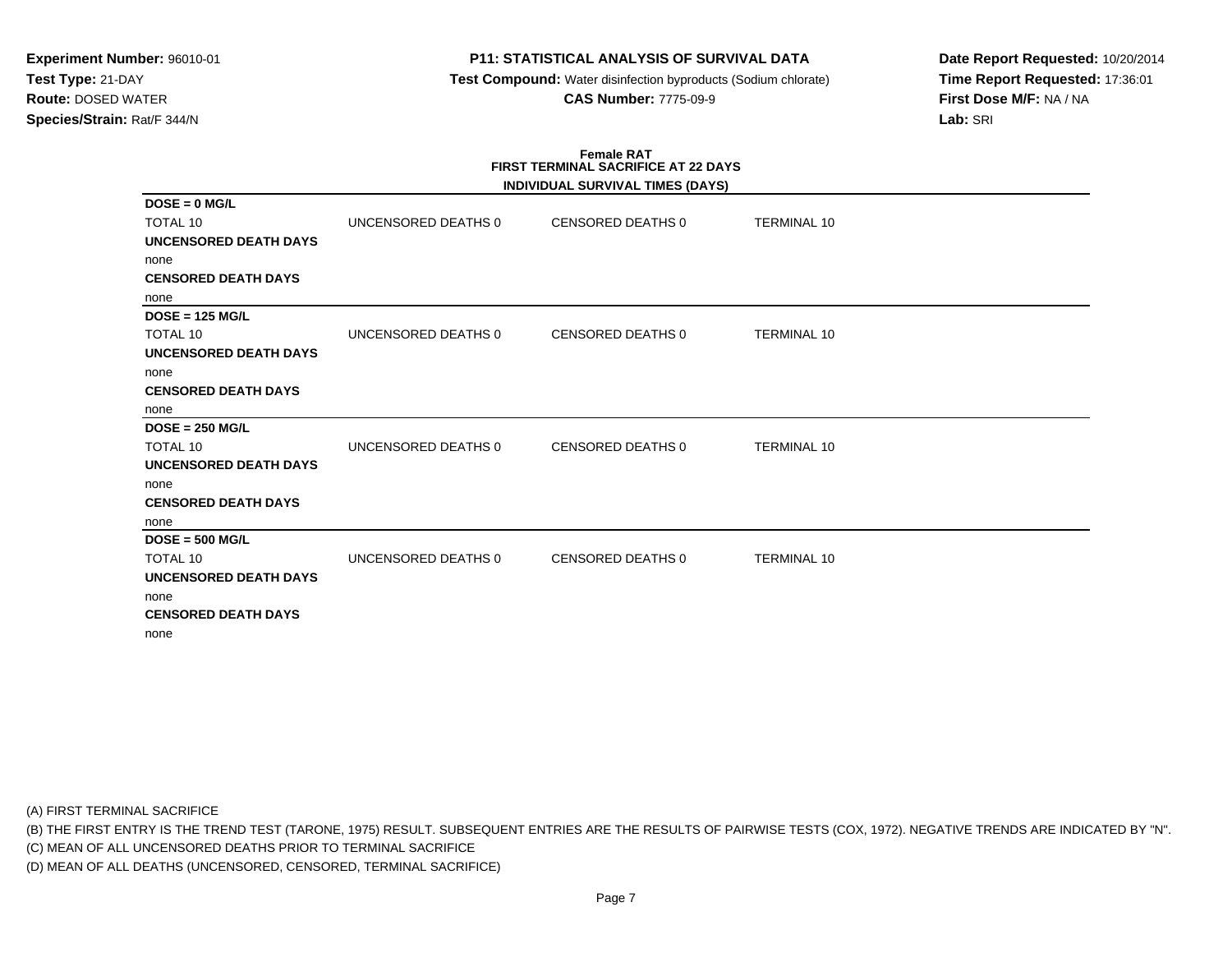# **P11: STATISTICAL ANALYSIS OF SURVIVAL DATA**

 **Test Compound:** Water disinfection byproducts (Sodium chlorate)**CAS Number:** 7775-09-9

**Date Report Requested:** 10/20/2014**Time Report Requested:** 17:36:01**First Dose M/F:** NA / NA**Lab:** SRI

### **Female RAT FIRST TERMINAL SACRIFICE AT 22 DAYSINDIVIDUAL SURVIVAL TIMES (DAYS)**

|                              |                     | $\overline{\phantom{a}}$ |                    |
|------------------------------|---------------------|--------------------------|--------------------|
| $DOSE = 1000MG/L$            |                     |                          |                    |
| TOTAL 10                     | UNCENSORED DEATHS 0 | CENSORED DEATHS 0        | <b>TERMINAL 10</b> |
| UNCENSORED DEATH DAYS        |                     |                          |                    |
| none                         |                     |                          |                    |
| <b>CENSORED DEATH DAYS</b>   |                     |                          |                    |
| none                         |                     |                          |                    |
| $DOSE = 2000MG/L$            |                     |                          |                    |
| TOTAL 10                     | UNCENSORED DEATHS 0 | CENSORED DEATHS 0        | TERMINAL 10        |
| <b>UNCENSORED DEATH DAYS</b> |                     |                          |                    |
| none                         |                     |                          |                    |
| <b>CENSORED DEATH DAYS</b>   |                     |                          |                    |
| none                         |                     |                          |                    |

(A) FIRST TERMINAL SACRIFICE

(B) THE FIRST ENTRY IS THE TREND TEST (TARONE, 1975) RESULT. SUBSEQUENT ENTRIES ARE THE RESULTS OF PAIRWISE TESTS (COX, 1972). NEGATIVE TRENDS ARE INDICATED BY "N".

(C) MEAN OF ALL UNCENSORED DEATHS PRIOR TO TERMINAL SACRIFICE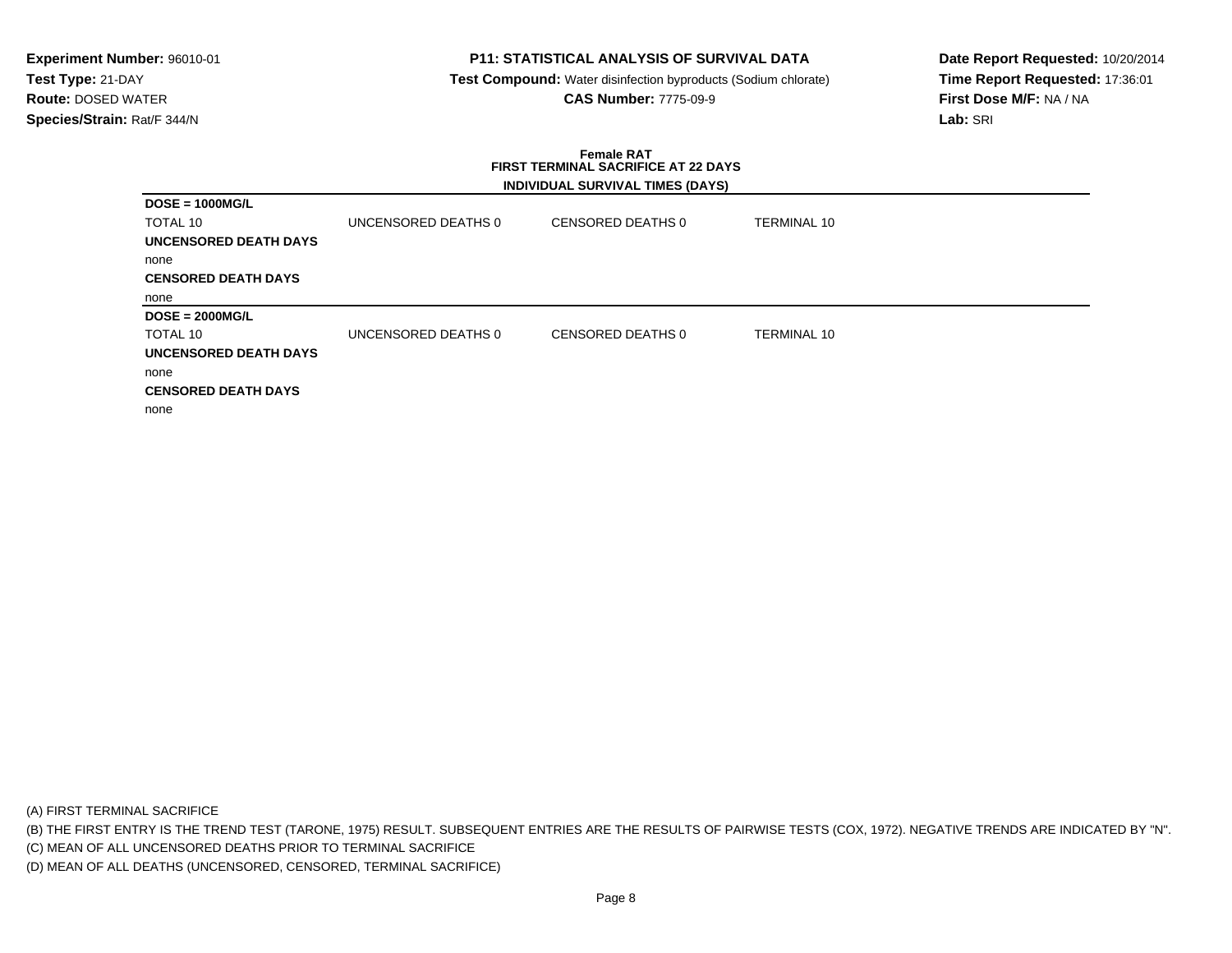## **P11: STATISTICAL ANALYSIS OF SURVIVAL DATA**

**Test Compound:** Water disinfection byproducts (Sodium chlorate)

**CAS Number:** 7775-09-9

**Date Report Requested:** 10/20/2014**Time Report Requested:** 17:36:01**First Dose M/F:** NA / NA**Lab:** SRI

### **Female RATFIRST TERMINAL SACRIFICE AT 22 DAYS**

### **KAPLAN-MEIER SURVIVAL PROBABILITY ESTIMATES (%)**

| <b>DOSE</b>     |       |       |       |       |       | TIME (DAYS) |       |       |       |       |
|-----------------|-------|-------|-------|-------|-------|-------------|-------|-------|-------|-------|
|                 |       |       | 9     | 12    | 15    | 18          | 21    | 24    | 27    | 22(A) |
| 0 MG/L          | 100.0 | 100.0 | 100.0 | 100.0 | 100.0 | 100.0       | 100.0 | 100.0 | 100.0 | 100.0 |
| <b>125 MG/L</b> | 100.0 | 100.0 | 100.0 | 100.0 | 100.0 | 100.0       | 100.0 | 100.0 | 100.0 | 100.0 |
| <b>250 MG/L</b> | 100.0 | 100.0 | 100.0 | 100.0 | 100.0 | 100.0       | 100.0 | 100.0 | 100.0 | 100.0 |
| <b>500 MG/L</b> | 100.0 | 100.0 | 100.0 | 100.0 | 100.0 | 100.0       | 100.0 | 100.0 | 100.0 | 100.0 |
| 1000MG/L        | 100.0 | 100.0 | 100.0 | 100.0 | 100.0 | 100.0       | 100.0 | 100.0 | 100.0 | 100.0 |
| <b>2000MG/L</b> | 100.0 | 100.0 | 100.0 | 100.0 | 100.0 | 100.0       | 100.0 | 100.0 | 100.0 | 100.0 |

(A) FIRST TERMINAL SACRIFICE

(B) THE FIRST ENTRY IS THE TREND TEST (TARONE, 1975) RESULT. SUBSEQUENT ENTRIES ARE THE RESULTS OF PAIRWISE TESTS (COX, 1972). NEGATIVE TRENDS ARE INDICATED BY "N".

(C) MEAN OF ALL UNCENSORED DEATHS PRIOR TO TERMINAL SACRIFICE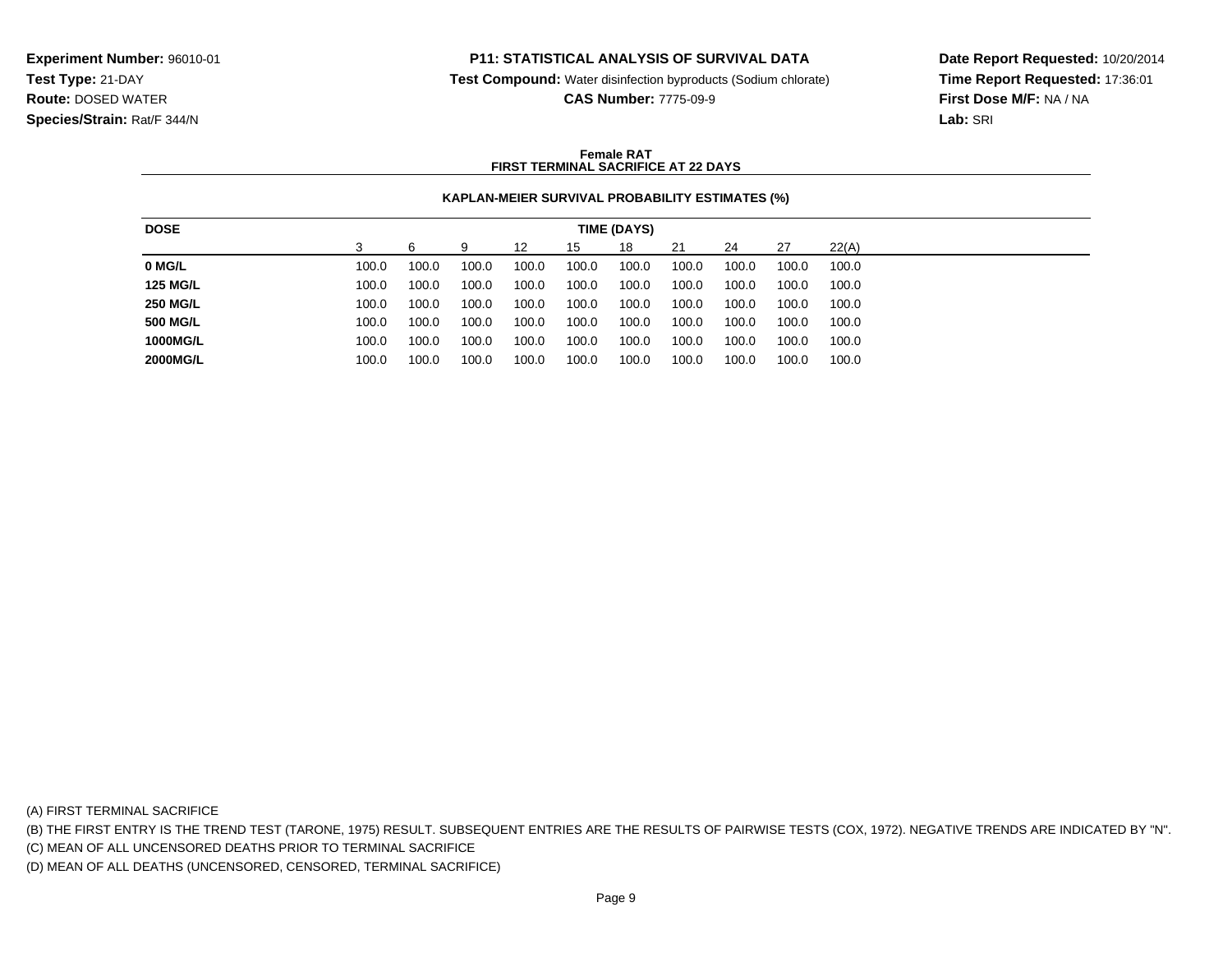## **P11: STATISTICAL ANALYSIS OF SURVIVAL DATA**

**Test Compound:** Water disinfection byproducts (Sodium chlorate)

**CAS Number:** 7775-09-9

**Date Report Requested:** 10/20/2014**Time Report Requested:** 17:36:01**First Dose M/F:** NA / NA**Lab:** SRI

### **Female RATFIRST TERMINAL SACRIFICE AT 22 DAYS**

## **SURVIVAL SUMMARY STATISTICS**

| 0 MG/L   | <b>125 MG/L</b> | <b>250 MG/L</b>    | 500 MG/L           |  |
|----------|-----------------|--------------------|--------------------|--|
| 100.0%   | 100.0%          | 100.0%             | 100.0%             |  |
|          |                 |                    |                    |  |
| $\cdots$ | $\cdots$        | -----              | ------             |  |
|          |                 |                    |                    |  |
|          |                 |                    |                    |  |
| $\cdot$  | $\cdot$ .       | $\left( . \right)$ | $\left( . \right)$ |  |
| 22.0     | 22.0            | 22.0               | 22.0               |  |
| (0.0)    | (0.0)           | (0.0)              | (0.0)              |  |
|          |                 |                    |                    |  |

(A) FIRST TERMINAL SACRIFICE

(B) THE FIRST ENTRY IS THE TREND TEST (TARONE, 1975) RESULT. SUBSEQUENT ENTRIES ARE THE RESULTS OF PAIRWISE TESTS (COX, 1972). NEGATIVE TRENDS ARE INDICATED BY "N".

(C) MEAN OF ALL UNCENSORED DEATHS PRIOR TO TERMINAL SACRIFICE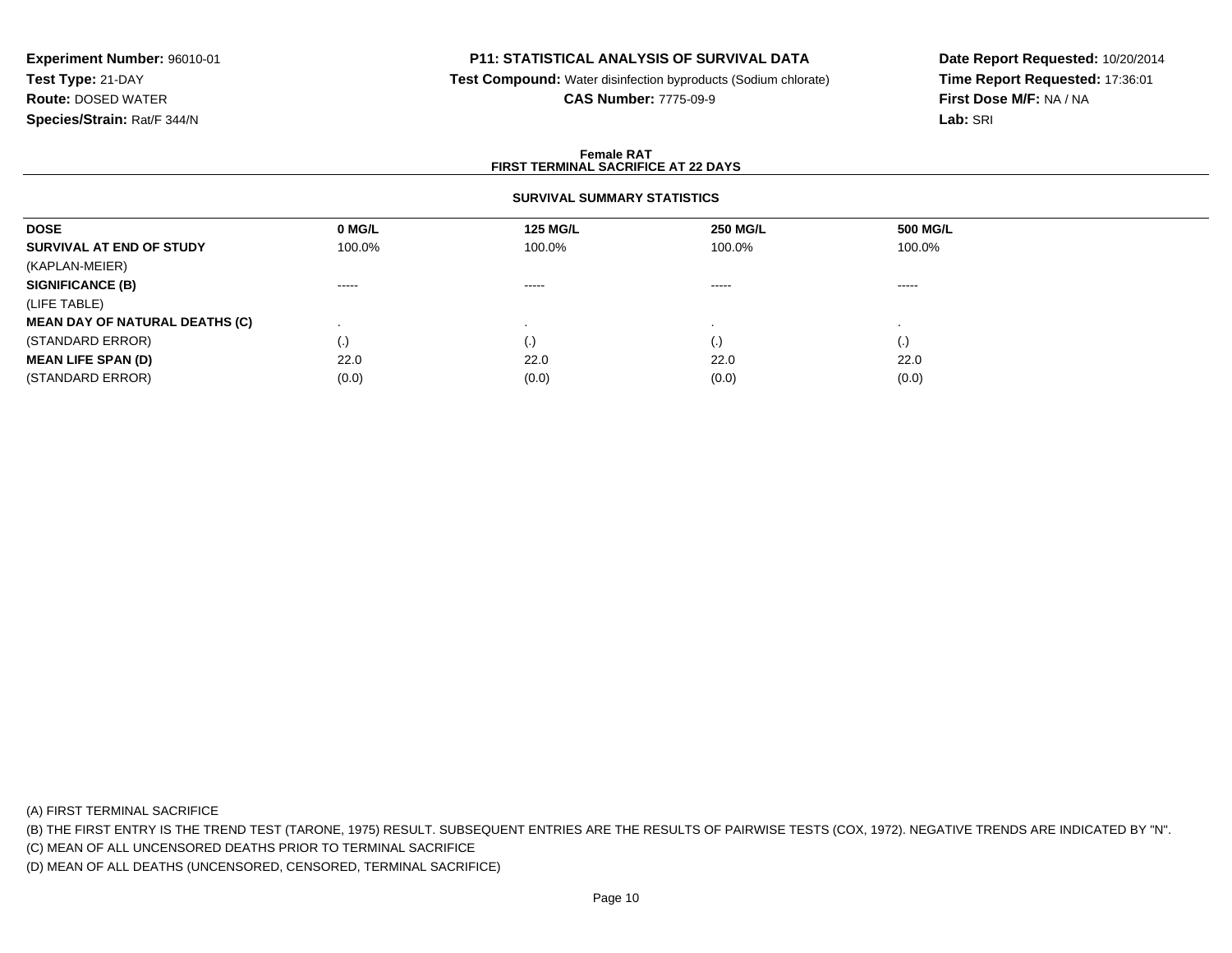## **P11: STATISTICAL ANALYSIS OF SURVIVAL DATA**

 **Test Compound:** Water disinfection byproducts (Sodium chlorate)**CAS Number:** 7775-09-9

**Date Report Requested:** 10/20/2014**Time Report Requested:** 17:36:01**First Dose M/F:** NA / NA**Lab:** SRI

#### **Female RATFIRST TERMINAL SACRIFICE AT 22 DAYS**

## **SURVIVAL SUMMARY STATISTICS**

| <b>DOSE</b>                           | 1000MG/L               | 2000MG/L               |
|---------------------------------------|------------------------|------------------------|
| SURVIVAL AT END OF STUDY              | 100.0%                 | 100.0%                 |
| (KAPLAN-MEIER)                        |                        |                        |
| <b>SIGNIFICANCE (B)</b>               | $\cdots$               | $\cdots \cdots \cdots$ |
| (LIFE TABLE)                          |                        |                        |
| <b>MEAN DAY OF NATURAL DEATHS (C)</b> |                        |                        |
| (STANDARD ERROR)                      | $\left( \cdot \right)$ | (.)                    |
| <b>MEAN LIFE SPAN (D)</b>             | 22.0                   | 22.0                   |
| (STANDARD ERROR)                      | (0.0)                  | (0.0)                  |

(A) FIRST TERMINAL SACRIFICE

(B) THE FIRST ENTRY IS THE TREND TEST (TARONE, 1975) RESULT. SUBSEQUENT ENTRIES ARE THE RESULTS OF PAIRWISE TESTS (COX, 1972). NEGATIVE TRENDS ARE INDICATED BY "N".

(C) MEAN OF ALL UNCENSORED DEATHS PRIOR TO TERMINAL SACRIFICE